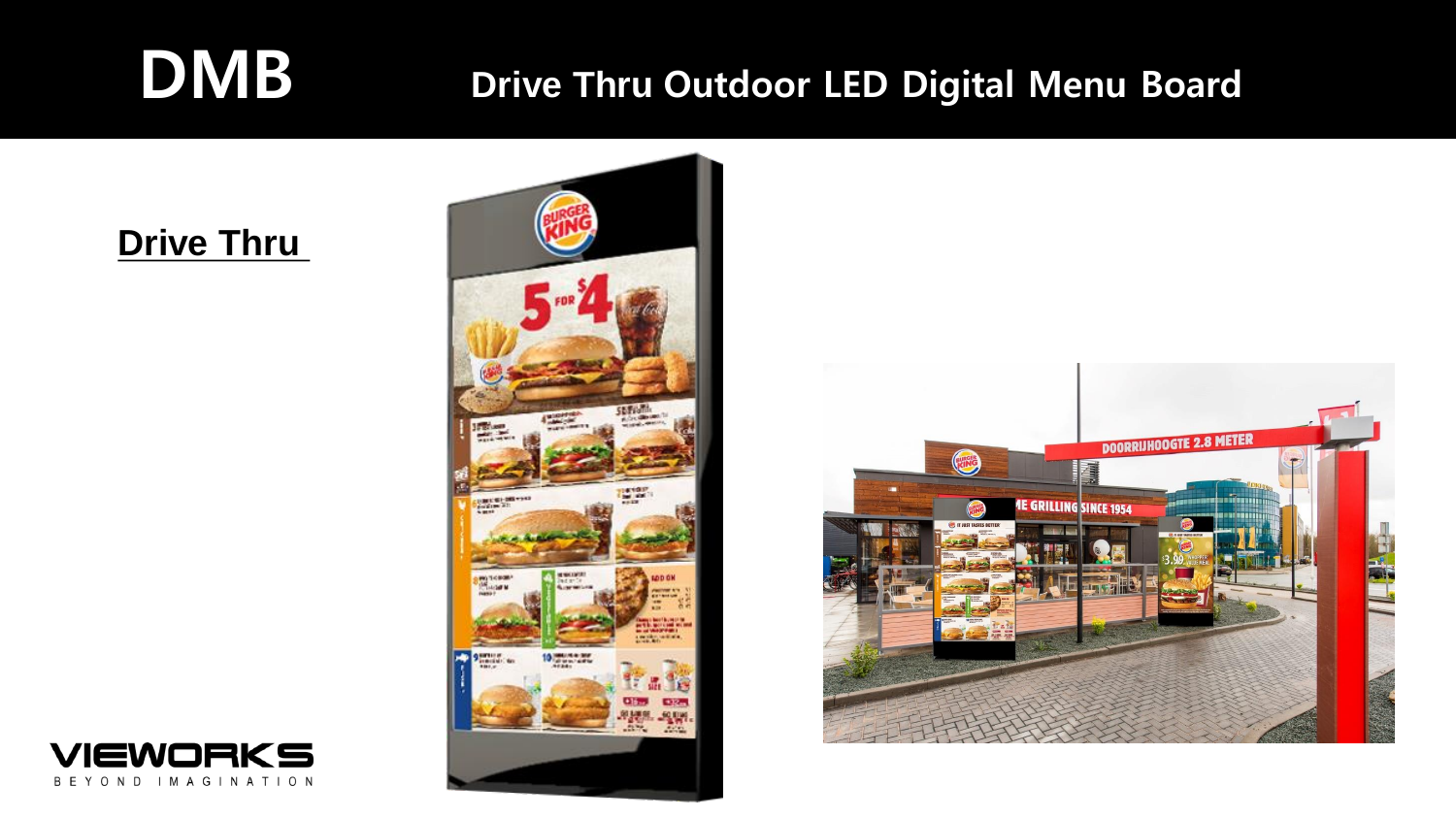## **DMB Drive Thru Outdoor LED Digital Menu Board**

Replace messy unclean printed posters with big LED screen beautiful digital menu board !

Fast ROI ! Outdoor All weather proof Ain One High brightness LED screen !



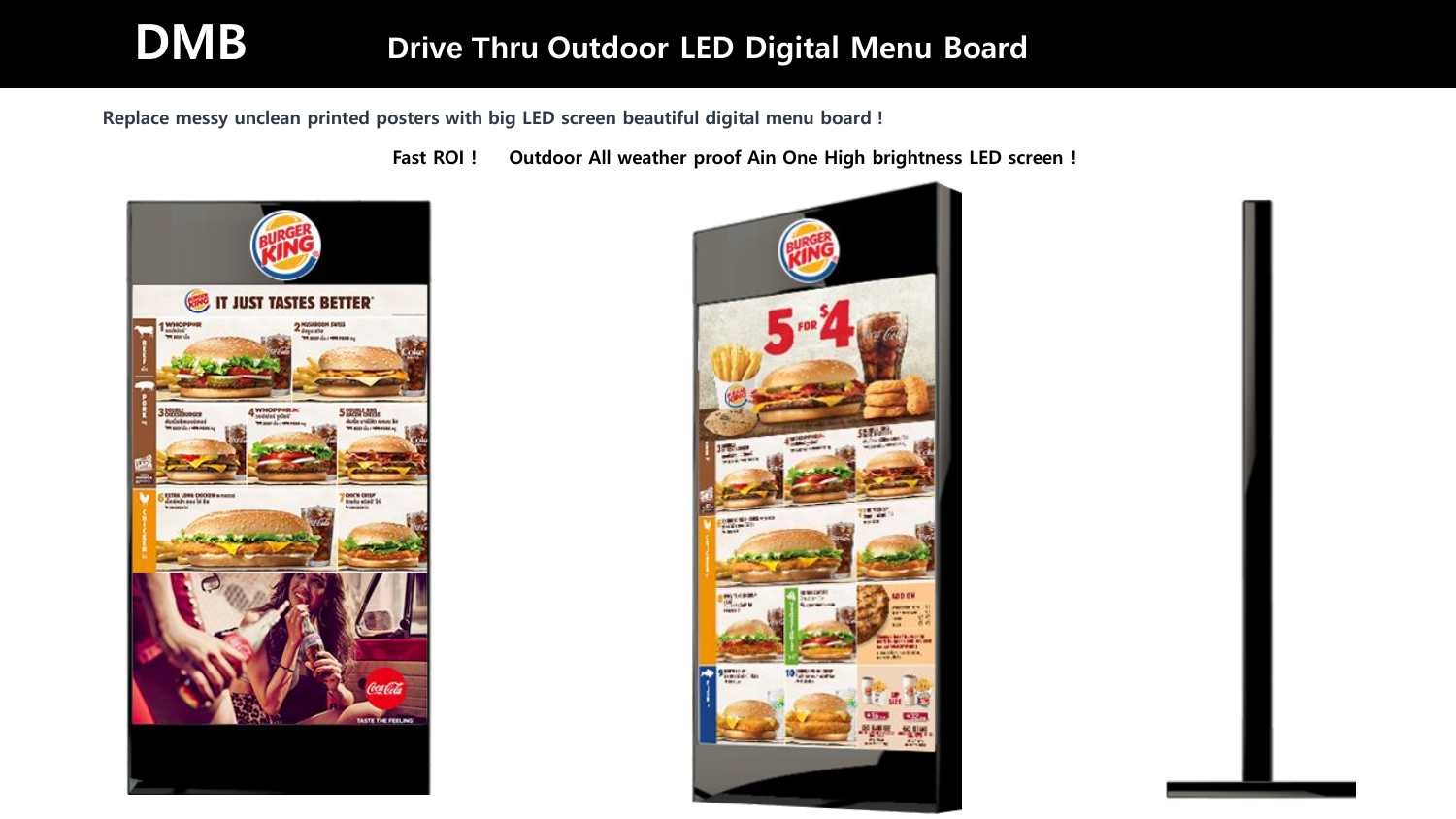### **DMB Drive Thru Outdoor LED Digital Menu Board**

#### What is DMB ?

DMB is Drive Thru Digital Menu Board LED screen all in one outdoor high brightness 6,000 nits, displaying nice picture with narrow pitch 3.3mm even under direct strong sunlight, all weather proof including water proof, vandal proof.

#### What are advantages ?

Fast ROI by AD fees & increasing revenue

Replace messy unclean printed posters with beautiful video digital menu board displaying on big LED screen W 960mm (37.8") x H 1,440mm (56.7")

Manage various contents (updated menu, event, happy hour, new menu promotion, etc) on large number of screens at real time by server in office.

Able to control contents on screen by Mobile phone (Android / Iphone) or USB individually.

Displays nice picture with high brightness 6,000 nits including high end environmental automatic light sensor, narrow pitch 3.3mm even under strong direct sunlight. Excellent mobility for free standing with solid casters.

Narrow Pitch 3.3mm displays nice clear contents on led screen. Integrated All in One. User friendly

All weather proof including water proof IP65, Vandal proof. Slim neat chassis thickness 100mm (3.9") only

Customized design, screen size available. Warranty 2 years

### Where are big demands ?

Drive Thru in Fast food restaurants (Hamburger, Pizza, Sandwich, Taco, etc)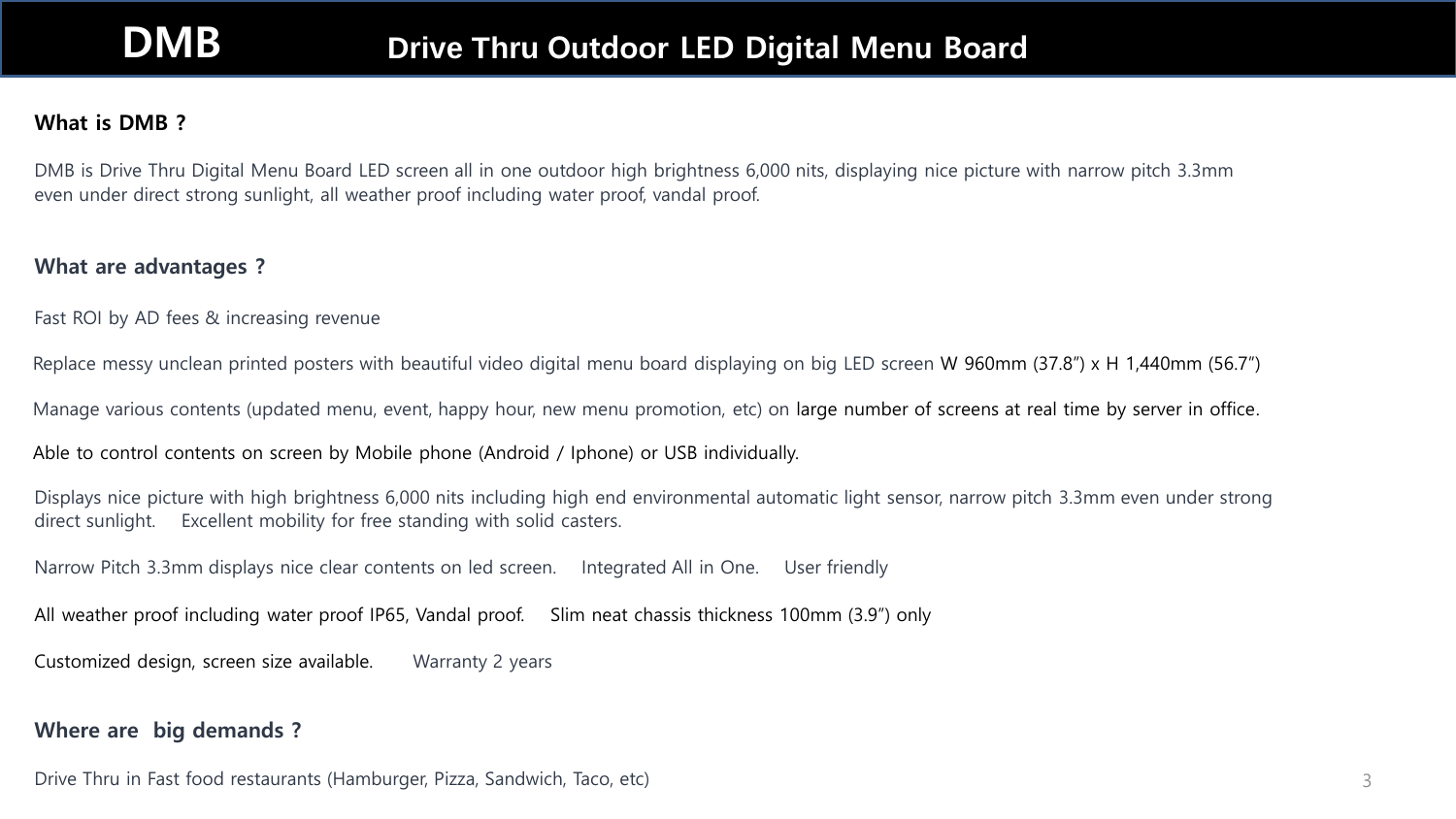### DMB Specification

|            | Pixel Pitch                | 3.3mm                                               |                | Power supply               | Free Voltage 100V~250V                                   |
|------------|----------------------------|-----------------------------------------------------|----------------|----------------------------|----------------------------------------------------------|
|            |                            |                                                     |                |                            |                                                          |
|            | <b>Pixel Configuration</b> | 3in1 SMD Chip                                       |                | <b>Working Voltage</b>     | DC 5V                                                    |
|            | Screen size                | W 960mm (37.8") x H 1,440mm (56.7")                 | <b>LED</b>     | Power Consumption          | Max 1.5KW<br>Average 0.5KW                               |
|            | Module size                | 320mm (12.6") x 160mm (6.3")                        |                | <b>Working Temperature</b> | $-30^{\circ}$ C ~ +50 $^{\circ}$ C                       |
|            | Resolution                 | 291 x 436                                           |                | <b>Ambient Humidity</b>    | 10%-90%RH                                                |
|            | <b>Brightness</b>          | 6,000 nits                                          |                | Ingress Protection         | P65 Water proof                                          |
| <b>LED</b> | Visual Angle               | Horizontal:160°;Vertical:160°                       |                | Weather protection         | All weather proof                                        |
|            | Storage capacity           | 8GB                                                 |                |                            |                                                          |
|            | Processing Depth           | 16 bits                                             |                |                            |                                                          |
|            | Color number               | 16 M/28S                                            | <b>CHASSIS</b> | Size                       | W 960mm (37.8") x H 2,040mm (80.3") x T<br>100mm (3.94") |
|            | Data refresh rate          | 1920Hz                                              |                |                            |                                                          |
|            | Pixel density              | 90000 dots /m2                                      |                | Weight                     | 137KGS                                                   |
|            | Scan                       | $\overline{1/8}$                                    |                |                            |                                                          |
|            | Display Mode               | Asynchronous with video source                      |                | Material                   | Steel sheet or Aluminum                                  |
|            | Data Communication         | VGA Mapped/NTSC/PAL,JPG,BMP,AVI,WMV,RM etc          |                |                            |                                                          |
|            | Lifespan                   | 100,000 hours                                       |                |                            |                                                          |
|            | <b>LED Failure Rate</b>    | $\leq$ 0.00001 (Led display line standard < 0.0001) |                |                            | $\overline{4}$                                           |